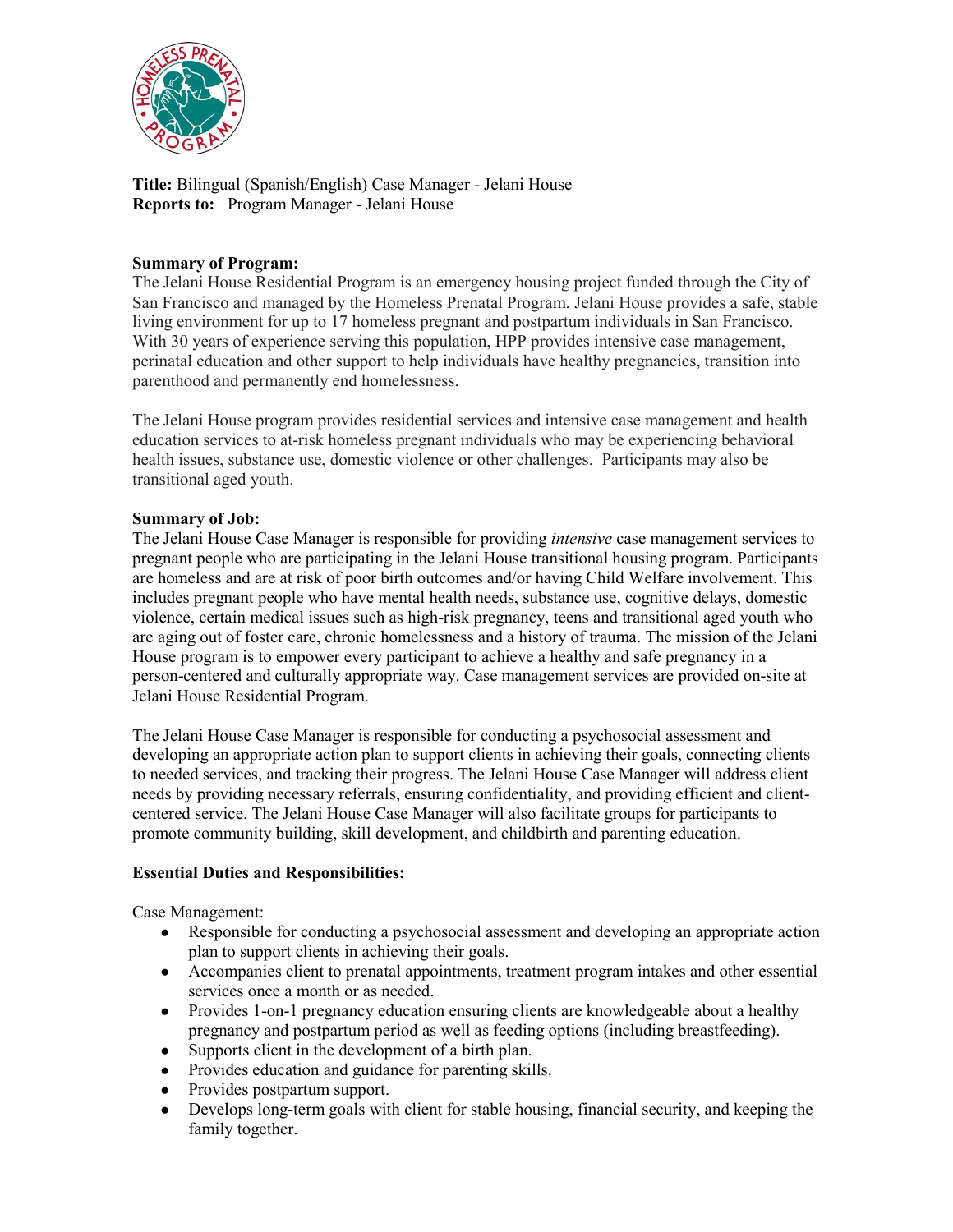- Assist each client to establish and maintain a continuum of services to promote stability.
- Utilize motivational interviewing, counseling, skill building, and strengthening of protective factors to achieve desired client outcomes of increased family functioning, healthy pregnancy and birth, stable housing, increased financial/life skills, and resolution of CPS cases or family reunification.
- Support client in working to increase income through linking to resume/interview workshops, individual job-readiness coaching, enrollment in college or vocational training, and job-training programs to facilitate skills training.
- Attend collaborative client team meetings with outside providers as needed.
- Provides intensive follow-up for clients who miss appointments to re-engage them with services.
- Collaborate with Mental Health and other providers when appropriate.
- Maintain up-to-date knowledge about community resources.
- Establish relationships with outside providers.
- Promote a positive, professional attitude towards clients, families, staff members, outside providers and volunteers.

# Residential Support:

- Work with Jelani team to ensure program safety and integration of services.
- Participate in all aspects of house activities, including nutrition program, health education, planning community events, etc.
- Closely collaborate with Jelani team and with Wellness and Housing Services teams located at HPP's main site.
- Facilitate house check-ins and community meetings as needed.
- Responsible for supporting client's successful participation in program and reinforcing program expectations and agreements.

### **Administration:**

- Inputs all required data into the HPP Salesforce database per agency standards, currently by end of following business day.
- Meet the intensive case management client engagement requirements.
- Complete all Assessments as required.
- Keep accurate, up-to-date, confidential documentation of client contact and activity.
- Assists with the completion of grant reports as needed.
- Schedule and attend weekly individual supervision meetings with supervisor and case conferences.
- Facilitate regular support groups for program participants.

#### **Core Competencies:**

All HPP Staff are expected to meet the expectations of our Core Competencies:

**Accountability and Reliability:** Shows honesty, integrity, responsibility, initiative, and is mindful of impact on team/organization.

**Collaboration:** Participates in agency wide/cross team efforts, shares knowledge and skills, values cohesion and integrity of team.

**Communication:** Respectful, effective, proactive and willing to engage in hard conversations **Continuous Learning:** Seeks out new challenges, applies new skills, shows growth.

**Professional Conduct:** Clear boundaries, refrains from gossip/splitting, follows agency standards per Handbook and Policies & Procedures.

# **Qualifications:**

# Desired:

Bachelor's degree/AA degree or a minimum of two years comparable life/work experience preferred.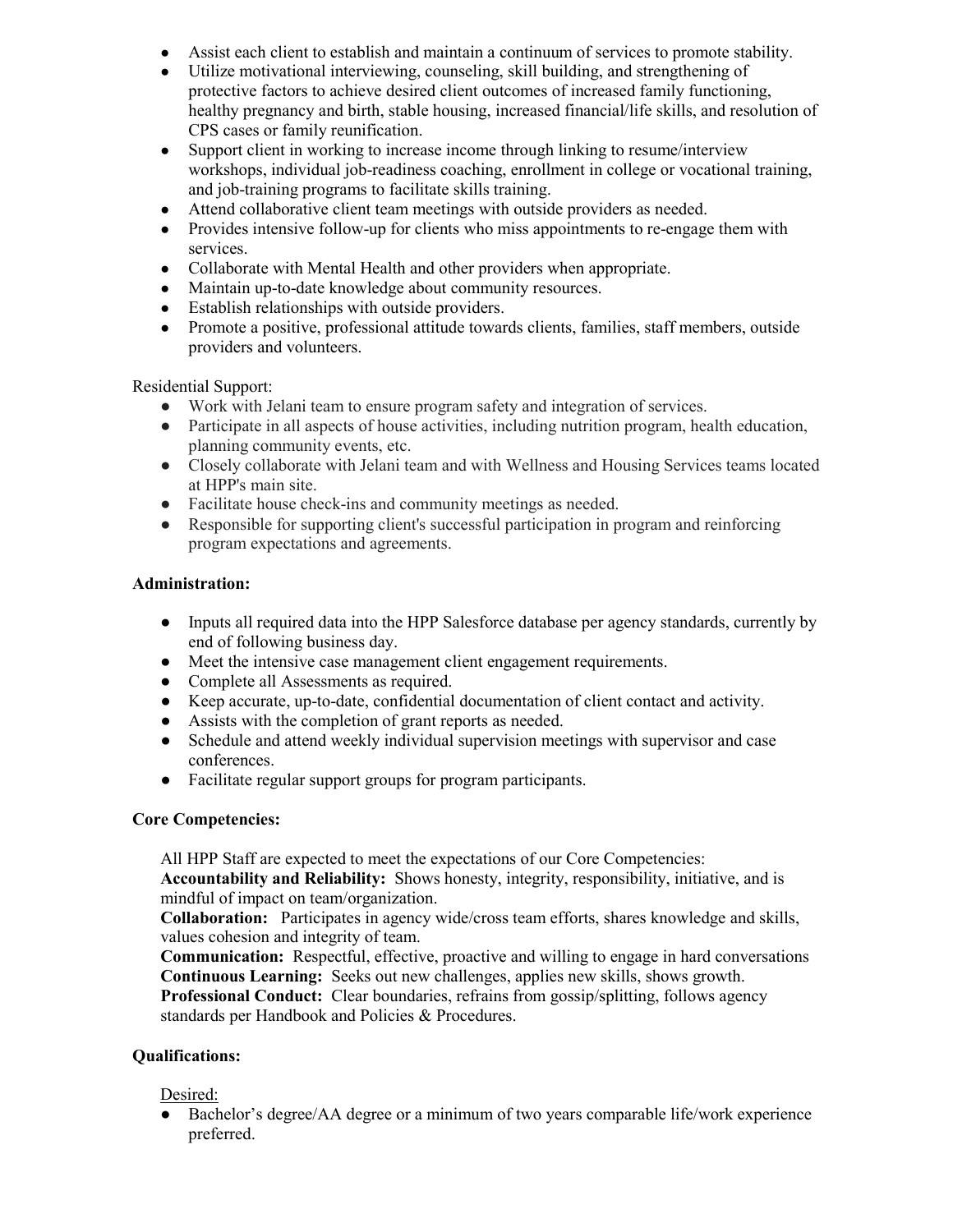- Bilingual English/Spanish required.
- Experience working with substance using clients/women/families.
- Experience working with Maternal/Child health.
- Knowledge of Motivational Interviewing.
- Capacity to ensure culturally appropriate treatment.
- Able to show flexibility and respond to the needs of families.
- Skilled in crisis intervention and conflict resolution.
- Ability to work in a diverse and stressful environment with families that present multiple issues.
- Ability to maintain appropriate professional and personal boundaries with high integrity.
- Understanding of, and commitment to, social justice, and HPP's mission and organizational values.
- Experience in, and knowledge of, working with diverse communities.
- Able to communicate effectively both verbally and in writing.
- Demonstrated ability to be on time and at work when scheduled.
- HPP recognizes the value of having a staff that brings a wide range of perspectives to this work based on language, ethnicity, race, gender, socio-economic background, political beliefs, sexual orientation, and disability. We are committed to maintaining a diverse, multicultural working environment and particularly encourage applications from candidates with lived experience in the communities we seek to serve.

### Preferred:

- 3 years of case management/supportive counseling experience preferred.
- Experience in providing alcohol and/or drug counseling and proof of completion of Alcohol and Other Drug Studies Program or registration with BBS preferred.
- Knowledge of database systems and computer proficiency in all Microsoft Office programs.

**To Apply:** Please send a resume and cover letter to [jobs@homelessprenatal.org.](mailto:jobs@homelessprenatal.org) Please include job title **Bilingual (Spanish/English) Case Manager – Jelani House** in the subject line.

**Physical Requirements**: This position requires the ability to work under stress and handle multiple project deadlines. This position requires an annual tuberculosis test and Covid vaccination and booster and may require moderate lifting. HPP observes all required and recommended Covid safety protocols including masking onsite and regular rapid testing.

**Certificates, Licenses, Registrations:** California Driver's license and insurance preferred.

**Work Environment**: Fast-paced, multi-cultural, collaborative work environment

**Hours:** Full time - 39 hours/week. 2-3 days per week may be 10-6 or 11-7. Occasional weekend hours based on client needs.

**Directly Supervises:** None **Salary:** DOE + excellent benefit package **FLSA Status:** Non-exempt

The Homeless Prenatal Program is an Equal Opportunity Employer and provides equal employment opportunities to all employees and applicants for employment and prohibits discrimination and harassment of any type without regard to race, color, religion, age, sex, national origin, disability status, genetics, protected veteran status, sexual orientation, gender identity or expression, or any other characteristic protected by federal, state or local laws. Pursuant to the San Francisco Fair Chance Ordinance, we will consider for employment qualified applicants with arrest and conviction records.